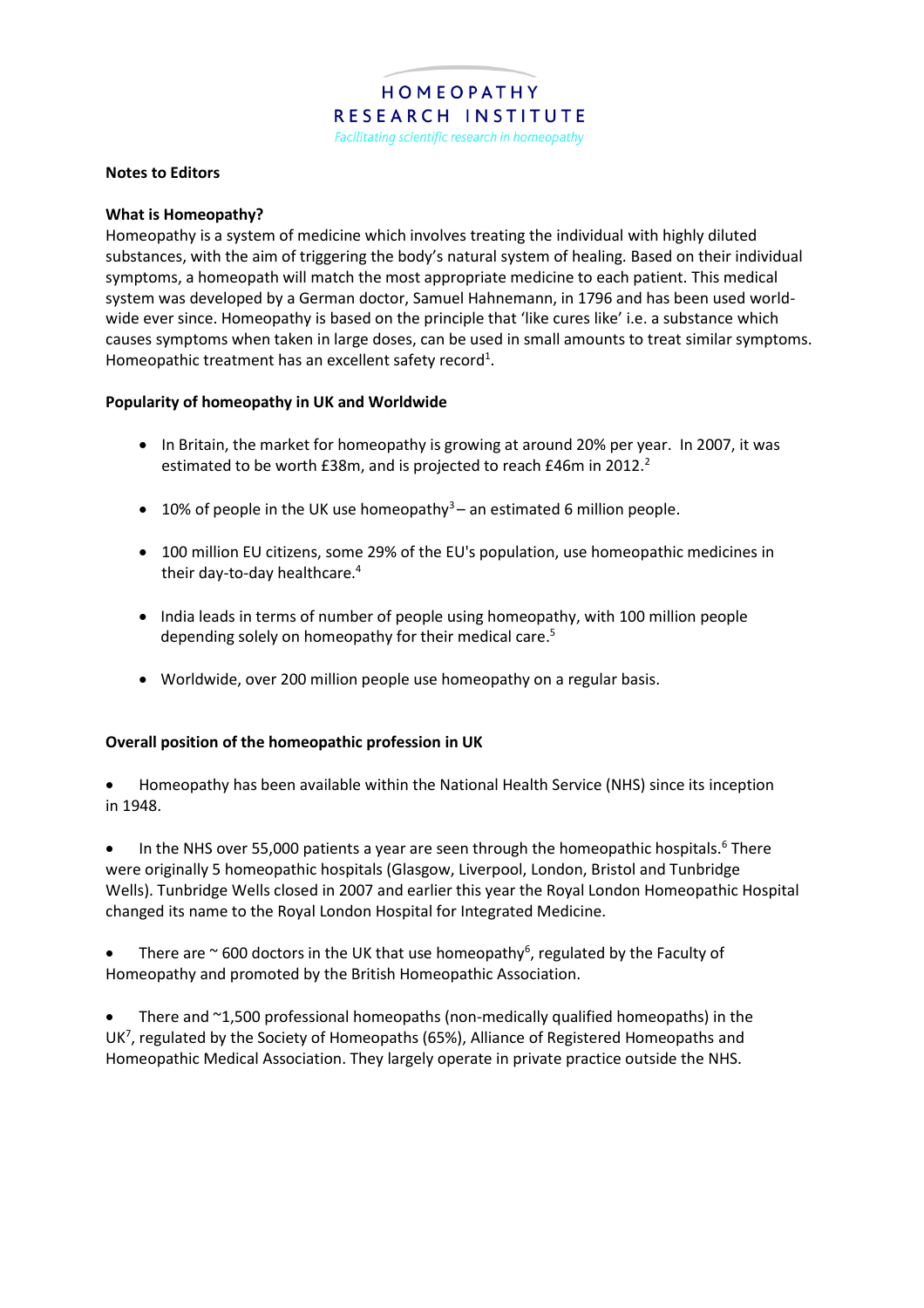# HOMEOPATHY RESEARCH INSTITUTE

Facilitating scientific research in homeopathy

### **Homeopathy and Parliament**

- In 2000, a House of Lords Select Committee report on Complementary and Alternative Medicine listed homeopathy as a "group one" therapy, along with osteopathy, chiropractic, acupuncture and herbal medicine. Group one therapies are recognised as having their own diagnostic approach and treatment methods.<sup>8</sup>
- Many MPs support homeopathy. In 2007, 206 MPs signed an Early Day Motion welcoming the contribution of homeopathy to NHS healthcare.<sup>9</sup>
- In November 2009 the Science and Technology Select Committee of the UK Parliament carried out an "evidence check" into homeopathy.<sup>10</sup> A general media announcement in October 2009 invited written submissions and requests could be made to give oral evidence during two hearings. This process was highly controversial, with concerns being raised about flaws in the 'Evidence check' process, including bias against homeopathy. 11

### **Some interesting research findings so far**

- To date, systematic reviews have found that **homeopathic treatment is efficacious for eight clinical conditions**<sup>12</sup>, including allergies and upper respiratory tract infections,<sup>13</sup> childhood diarrhoea,<sup>14</sup> rheumatic diseases,<sup>15</sup> seasonal allergic rhinitis (hay fever)<sup>16,17,18</sup> and vertigo.<sup>19</sup>
- A service evaluation at the Bristol Homeopathic Hospital recorded the outcome of homeopathic treatment in over 6,500 consecutive patients. In this study, carried out over a six-year period, **70% of patients reported an improvement in their health**. <sup>20</sup> The best clinical results were seen in the treatment of children with eczema and asthma, and adults with inflammatory bowel disease, irritable bowel syndrome, menopausal problems and migraine. Other conditions which improved after homeopathic treatment included arthritis, depression and chronic fatigue syndrome.
- A German study involving 493 patients seen in general practice found that **treatment by a homeopath gave better outcomes than conventional treatment for similar costs**. <sup>21</sup> This study was commissioned by a German health insurance company to see whether they should continue to cover homeopathic treatment. The outcomes and costs of homeopathic and conventional treatment were compared in patients being treated for chronic conditions including headache, low back pain, depression, insomnia and sinusitis in adults, and atopic dermatitis, allergic rhinitis and asthma in children.
- A recent systematic review found that **75% of 67 published** *in vitro* **experiments investigating the effects of high potency homeopathic medicines reported effects of homeopathic ultrahigh dilutions**. <sup>22</sup> For example, homeopathically-prepared thyroxine can slow down metamorphosis of tadpoles into frogs.<sup>23</sup> These results were replicated by five separate laboratories in Austria and confirmed by the results of similar experiments carried out by an independent team in Brazil.<sup>24</sup> The homeopathic thyroxine used was so highly diluted that you would not expect any molecules to be present.